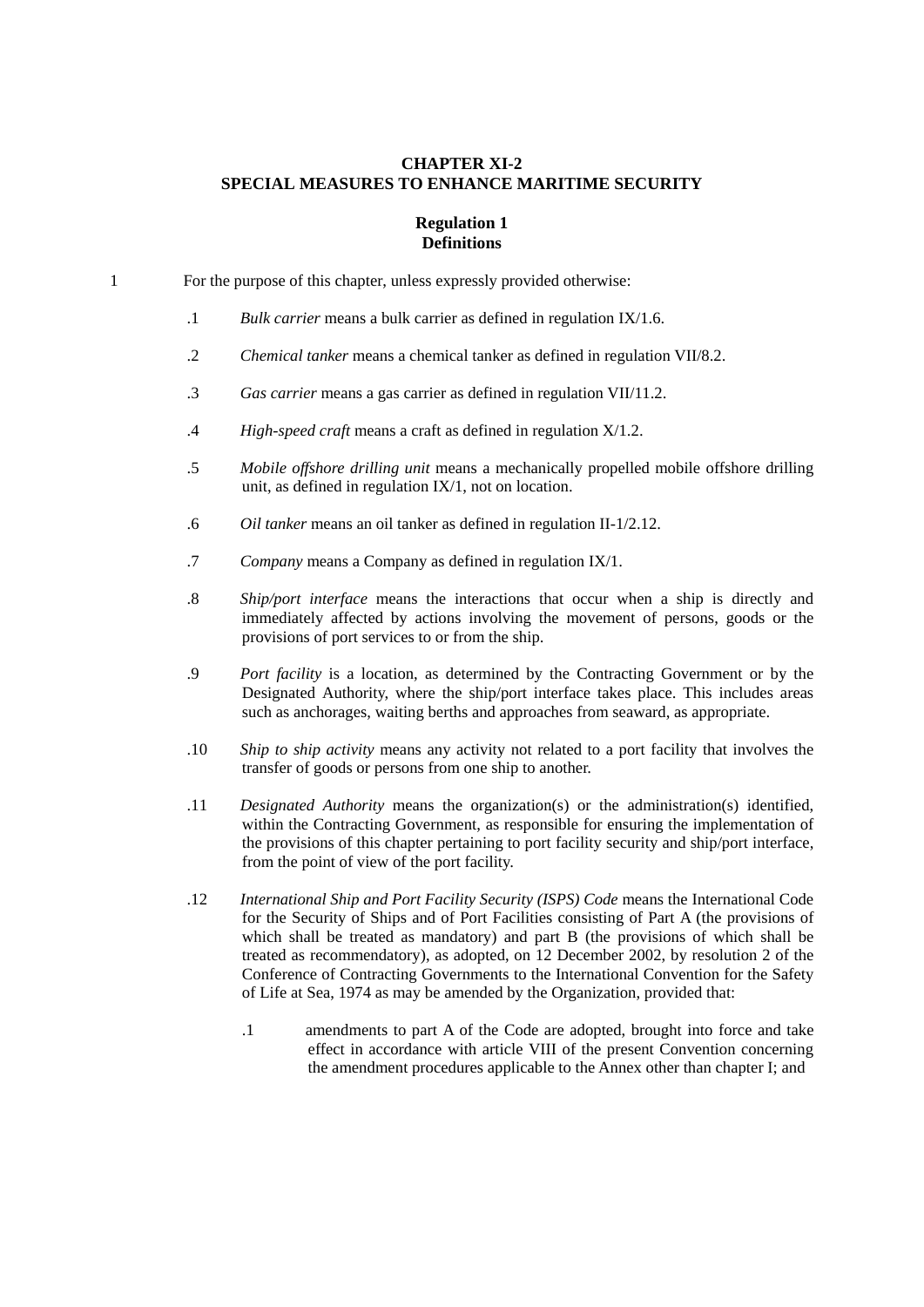- .2 amendments to part B of the Code are adopted by the Maritime Safety Committee in accordance with its Rules of Procedure.
- .13 *Security incident* means any suspicious act or circumstance threatening the security of a ship, including a mobile offshore drilling unit and a high speed craft, or of a port facility or of any ship/port interface or any ship to ship activity.
- .14 *Security level* means the qualification of the degree of risk that a security incident will be attempted or will occur.
- .15 *Declaration of security* means an agreement reached between a ship and either a port facility or another ship with which it interfaces specifying the security measures each will implement.
- .16 *Recognized security organization* means an organization with appropriate expertise in security matters and with appropriate knowledge of ship and port operations authorized to carry out an assessment, or a verification, or an approval or a certification activity, required by this chapter or by part A of the ISPS Code.

2 The term "ship", when used in regulations 3 to 13, includes mobile offshore drilling units and high-speed craft.

3 The term "all ships", when used in this chapter, means any ship to which this chapter applies.

4 The term "Contracting Government", when used in regulations 3, 4, 7, 10, 11, 12 and 13 includes a reference to the "Designated Authority".

# **Regulation 2 Application**

- 1 This chapter applies to:
	- .1 the following types of ships engaged on international voyages:
		- .1.1 passenger ships, including high-speed passenger craft;
		- .1.2 cargo ships, including high-speed craft, of 500 gross tonnage and upwards; and
		- .1.3 mobile offshore drilling units; and

.2 port facilities serving such ships engaged on international voyages.

2 Notwithstanding the provisions of paragraph 1.2, Contracting Governments shall decide the extent of application of this chapter and of the relevant sections of part A of the ISPS Code to those port facilities within their territory which, although used primarily by ships not engaged on international voyages, are required, occasionally, to serve ships arriving or departing on an international voyage.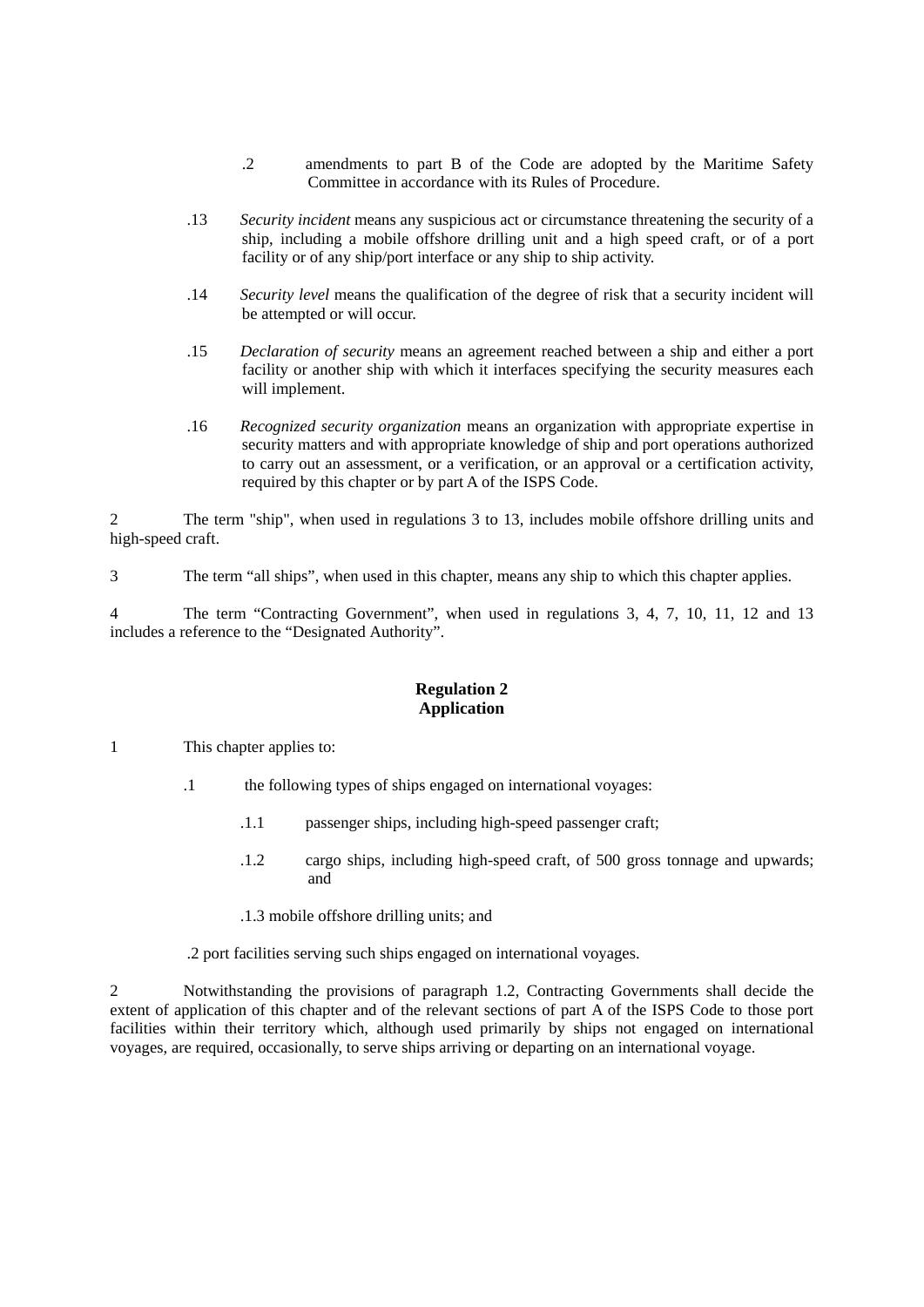2.1 Contracting Governments shall base their decisions, under paragraph 2, on a port facility security assessment carried out in accordance with the provisions of part A of the ISPS Code.

2.2 Any decision which a Contracting Government makes, under paragraph 2, shall not compromise the level of security intended to be achieved by this chapter or by part A of the ISPS Code.

3 This chapter does not apply to warships, naval auxiliaries or other ships owned or operated by a Contracting Government and used only on Government non-commercial service.

4 Nothing in this chapter shall prejudice the rights or obligations of States under international law.

### **Regulation 3 Obligations of Contracting Governments with respect to security**

1 Administrations shall set security levels and ensure the provision of security level information to ships entitled to fly their flag. When changes in security level occur, security level information shall be updated as the circumstance dictates.

2 Contracting Governments shall set security levels and ensure the provision of security level information to port facilities within their territory, and to ships prior to entering a port or whilst in a port within their territory. When changes in security level occur, security level information shall be updated as the circumstance dictates.

### **Regulation 4 Requirements for Companies and ships**

1 Companies shall comply with the relevant requirements of this chapter and of part A of the ISPS Code*,* taking into account the guidance given in part B of the ISPS Code.

2 Ships shall comply with the relevant requirements of this chapter and of part A of the ISPS Code*,*  taking into account the guidance given in part B of the ISPS Code, and such compliance shall be verified and certified as provided for in part A of the ISPS Code.

3 Prior to entering a port or whilst in a port within the territory of a Contracting Government, a ship shall comply with the requirements for the security level set by that Contracting Government, if such security level is higher than the security level set by the Administration for that ship.

4 Ships shall respond without undue delay to any change to a higher security level.

5 Where a ship is not in compliance with the requirements of this chapter or of part A of the ISPS Code*,* or cannot comply with the requirements of the security level set by the Administration or by another Contracting Government and applicable to that ship, then the ship shall notify the appropriate competent authority prior to conducting any ship/port interface or prior to entry into port, whichever occurs earlier.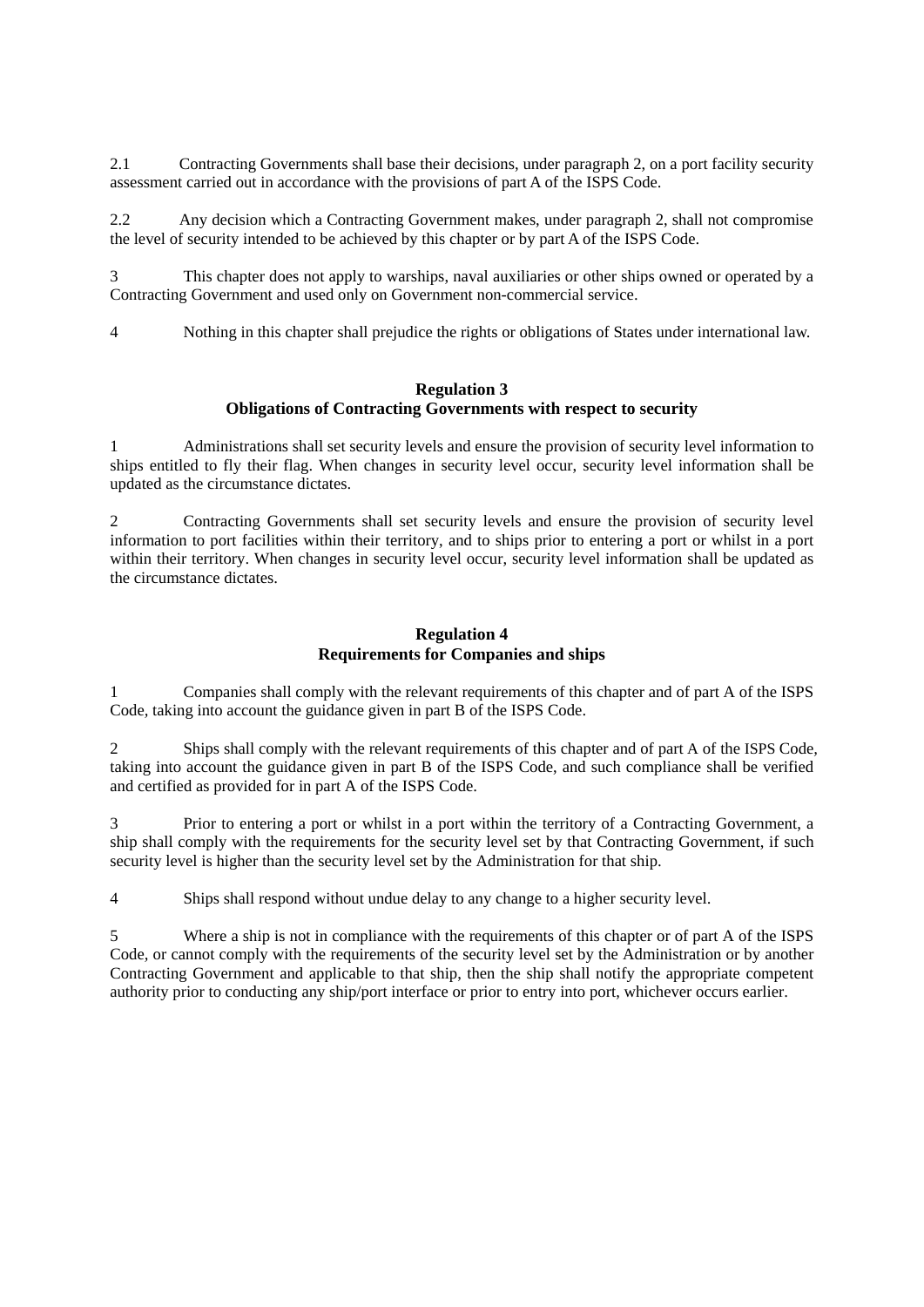# **Regulation 5 Specific responsibility of Companies**

The Company shall ensure that the master has available on board, at all times, information through which officers duly authorised by a Contracting Government can establish:

- .1 who is responsible for appointing the members of the crew or other persons currently employed or engaged on board the ship in any capacity on the business of that ship;
- .2 who is responsible for deciding the employment of the ship; and
- .3 in cases where the ship is employed under the terms of charter party(ies)*,* who are the parties to such charter party(ies).

#### **Regulation 6 Ship security alert system**

- 1 All ships shall be provided with a ship security alert system, as follows:
	- .1 ships constructed on or after 1 July 2004;
	- .2 passenger ships*,* including high-speed passenger craft*,* constructed before 1 July 2004, not later than the first survey of the radio installation after 1 July 2004;
	- .3 oil tankers, chemical tankers, gas carriers, bulk carriers and cargo high speed craft*,* of 500 gross tonnage and upwards constructed before 1 July 2004, not later than the first survey of the radio installation after 1 July 2004; and
	- .4 other cargo ships of 500 gross tonnage and upward and mobile offshore drilling units constructed before 1 July 2004, not later than the first survey of the radio installation after 1 July 2006.
- 2 The ship security alert system, when activated, shall:
	- .1 initiate and transmit a ship-to-shore security alert to a competent authority designated by the Administration*,* which in these circumstances may include the Company, identifying the ship, its location and indicating that the security of the ship is under threat or it has been compromised;
	- .2 not send the ship security alert to any other ships;
	- .3 not raise any alarm on-board the ship; and
	- .4 continue the ship security alert until deactivated and/or reset.
- 3 The ship security alert system shall:
	- .1 be capable of being activated from the navigation bridge and in at least one other location; and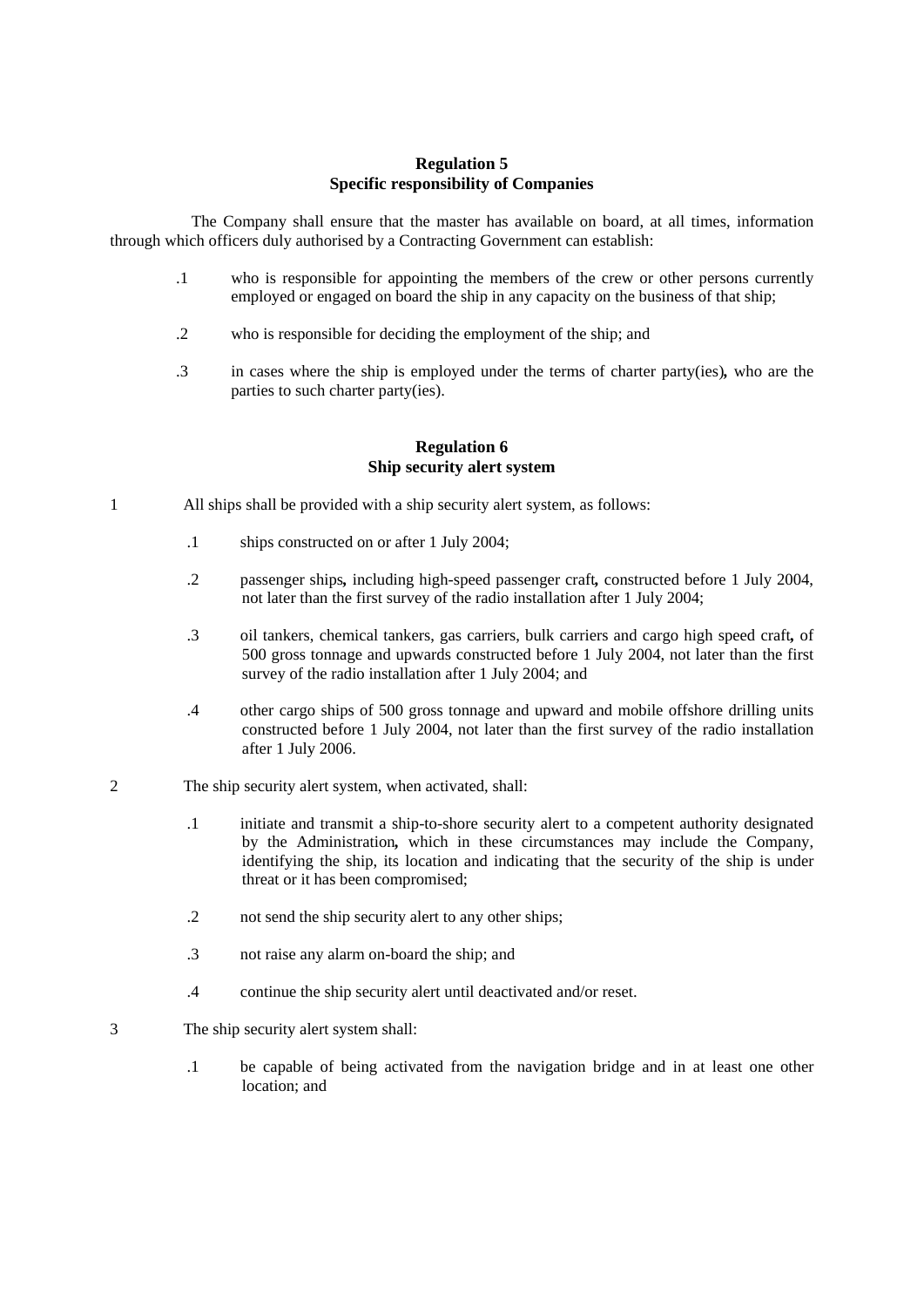.2 conform to performance standards not inferior to those adopted by the Organization.

The ship security alert system activation points shall be designed so as to prevent the inadvertent initiation of the ship security alert.

5 The requirement for a ship security alert system may be complied with by using the radio installation fitted for compliance with the requirements of chapter IV, provided all requirements of this regulation are complied with.

6 When an Administration receives notification of a ship security alert, that Administration shall immediately notify the State(s) in the vicinity of which the ship is presently operating.

7 When a Contracting Government receives notification of a ship security alert from a ship which is not entitled to fly its flag, that Contracting Government shall immediately notify the relevant Administration and, if appropriate, the State(s) in the vicinity of which the ship is presently operating.

# **Regulation 7 Threats to ships**

1 Contracting Governments shall set security levels and ensure the provision of security level information to ships operating in their territorial sea or having communicated an intention to enter their territorial sea.

2 Contracting Governments shall provide a point of contact through which such ships can request advice or assistance and to which such ships can report any security concerns about other ships, movements or communications.

3 Where a risk of attack has been identified, the Contracting Government concerned shall advise the ships concerned and their Administrations of:

- .1 the current security level;
- .2 any security measures that should be put in place by the ships concerned to protect themselves from attack, in accordance with the provisions of part A of the ISPS Code; and
- .3 security measures that the coastal State has decided to put in place, as appropriate.

# **Regulation 8 Master's discretion for ship safety and security**

1 The master shall not be constrained by the Company, the charterer or any other person from taking or executing any decision which, in the professional judgement of the master, is necessary to maintain the safety and security of the ship. This includes denial of access to persons (except those identified as duly authorized by a Contracting Government) or their effects and refusal to load cargo, including containers or other closed cargo transport units.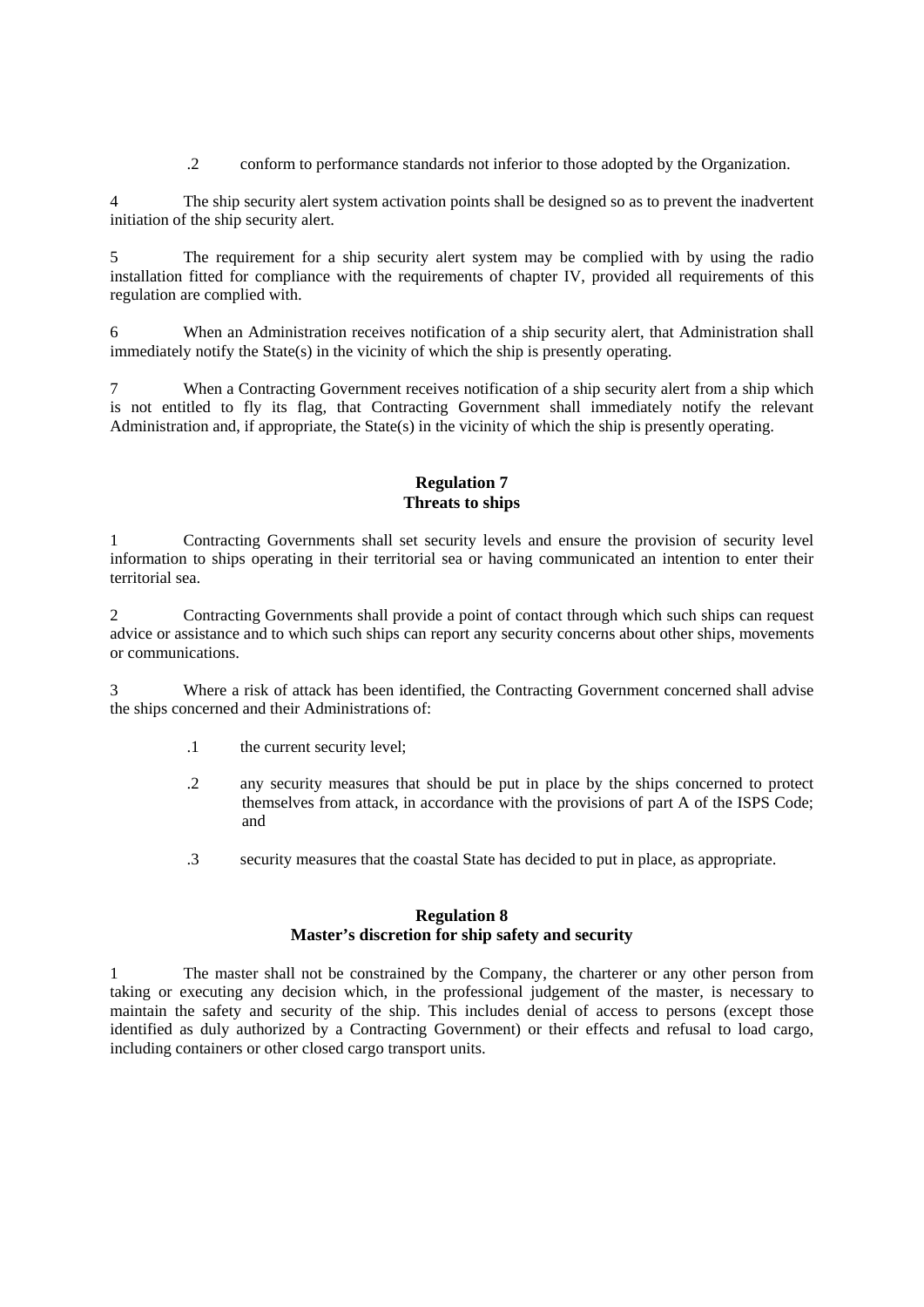2 If, in the professional judgement of the master, a conflict between any safety and security requirements applicable to the ship arises during its operations, the master shall give effect to those requirements necessary to maintain the safety of the ship. In such cases, the master may implement temporary security measures and shall forthwith inform the Administration and, if appropriate, the Contracting Government in whose port the ship is operating or intends to enter. Any such temporary security measures under this regulation shall, to the highest possible degree, be commensurate with the prevailing security level. When such cases are identified, the Administration shall ensure that such conflicts are resolved and that the possibility of recurrence is minimised.

### **Regulation 9 Control and compliance measures**

# **1 Control of ships in port**

1.1 For the purpose of this chapter, every ship to which this chapter applies is subject to control when in a port of another Contracting Government by officers duly authorised by that Government, who may be the same as those carrying out the functions of regulation I/19. Such control shall be limited to verifying that there is onboard a valid International Ship Security Certificate or a valid Interim International Ship's Security Certificate issued under the provisions of part A of the ISPS Code (Certificate), which if valid shall be accepted, unless there are clear grounds for believing that the ship is not in compliance with the requirements of this chapter or part A of the ISPS Code.

1.2 When there are such clear grounds, or where no valid Certificate is produced when required, the officers duly authorized by the Contracting Government shall impose any one or more control measures in relation to that ship as provided in paragraph 1.3. Any such measures imposed must be proportionate, taking into account the guidance given in part B of the ISPS Code.

1.3 Such control measures are as follows: inspection of the ship, delaying the ship, detention of the ship, restriction of operations including movement within the port, or expulsion of the ship from port. Such control measures may additionally or alternatively include other lesser administrative or corrective measures.

## **2 Ships intending to enter a port of another Contracting Government**

2.1 For the purpose of this chapter, a Contracting Government may require that ships intending to enter its ports provide the following information to officers duly authorized by that Government to ensure compliance with this chapter prior to entry into port with the aim of avoiding the need to impose control measures or steps:

- .1 that the ship possesses a valid Certificate and the name of its issuing authority;
- .2 the security level at which the ship is currently operating;
- .3 the security level at which the ship operated in any previous port where it has conducted a ship/port interface within the timeframe specified in paragraph 2.3;
- .4 any special or additional security measures that were taken by the ship in any previous port where it has conducted a ship/port interface within the timeframe specified in paragraph 2.3;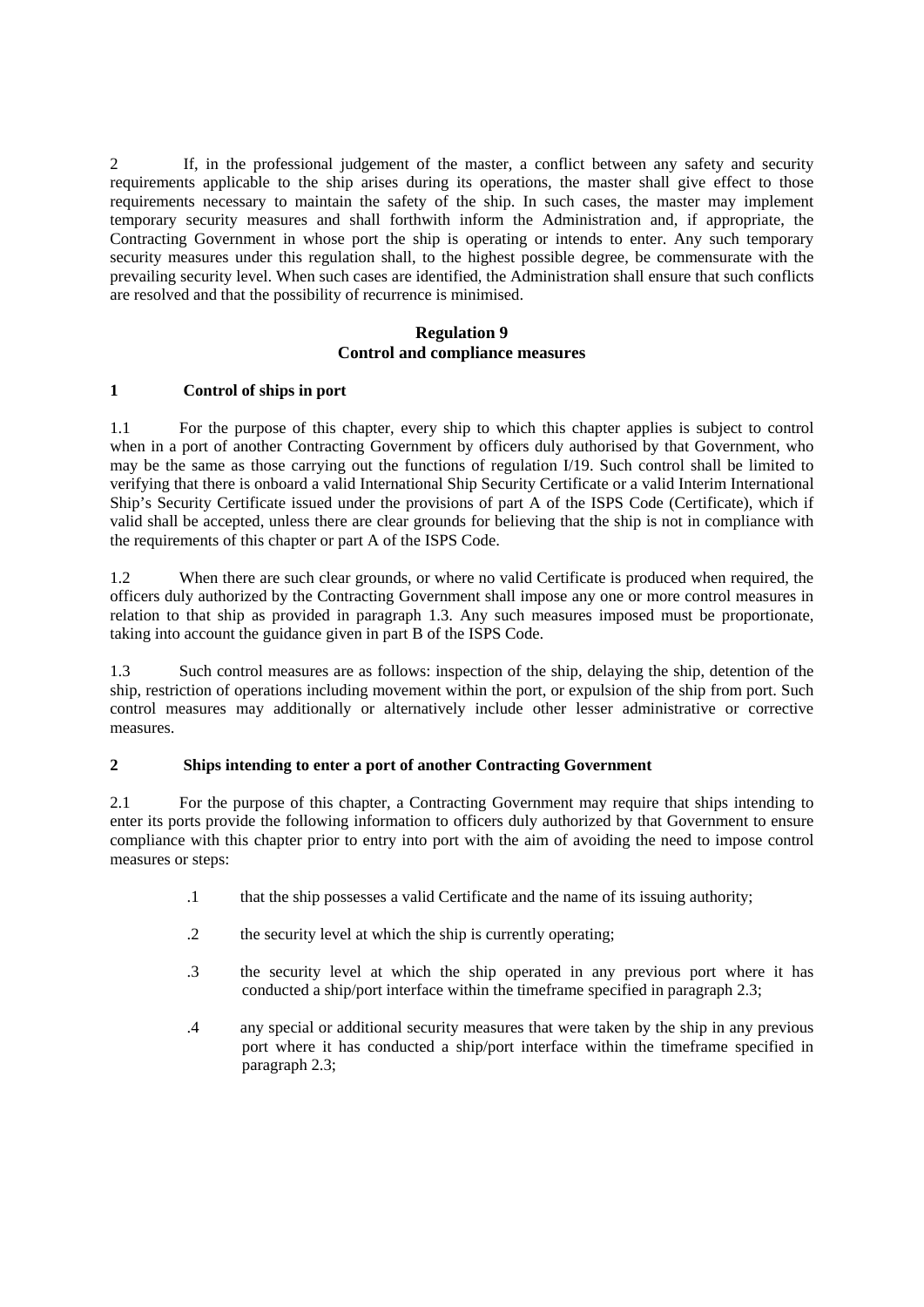- .5 that the appropriate ship security procedures were maintained during any ship to ship activity within the timeframe specified in paragraph 2.3; or
- .6 other practical security related information (but not details of the ship security plan), taking into account the guidance given in part B of the ISPS Code.

If requested by the Contracting Government, the ship or the Company shall provide confirmation, acceptable to that Contracting Government, of the information required above.

2.2 Every ship to which this chapter applies intending to enter the port of another Contracting Government shall provide the information described in paragraph 2.1 on the request of the officers duly authorized by that Government. The master may decline to provide such information on the understanding that failure to do so may result in denial of entry into port.

2.3 The ship shall keep records of the information referred to in paragraph 2.1 for the last 10 calls at port facilities.

2.4 If, after receipt of the information described in paragraph 2.1, officers duly authorised by the Contracting Government of the port in which the ship intends to enter have clear grounds for believing that the ship is in non-compliance with the requirements of this chapter or part A of the ISPS Code, such officers shall attempt to establish communication with and between the ship and the Administration in order to rectify the non-compliance. If such communication does not result in rectification, or if such officers have clear grounds otherwise for believing that the ship is in non-compliance with the requirements of this chapter or part A of the ISPS Code, such officers may take steps in relation to that ship as provided in paragraph 2.5. Any such steps taken must be proportionate, taking into account the guidance given in part B of the ISPS Code.

- 2.5 Such steps are as follows:
	- .1 a requirement for the rectification of the non-compliance;
	- .2 a requirement that the ship proceed to a location specified in the territorial sea or internal waters of that Contracting Government;
	- .3 inspection of the ship, if the ship is in the territorial sea of the Contracting Government the port of which the ship intends to enter; or
	- .4 .4 denial of entry into port.

Prior to initiating any such steps, the ship shall be informed by the Contracting Government of its intentions. Upon this information the master may withdraw the intention to enter that port. In such cases, this regulation shall not apply.

#### **3 Additional provisions**

- 3.1 In the event:
	- .1 of the imposition of a control measure, other than a lesser administrative or corrective measure, referred to in paragraph 1.3; or
	- .2 any of the steps referred to in paragraph 2.5 are taken,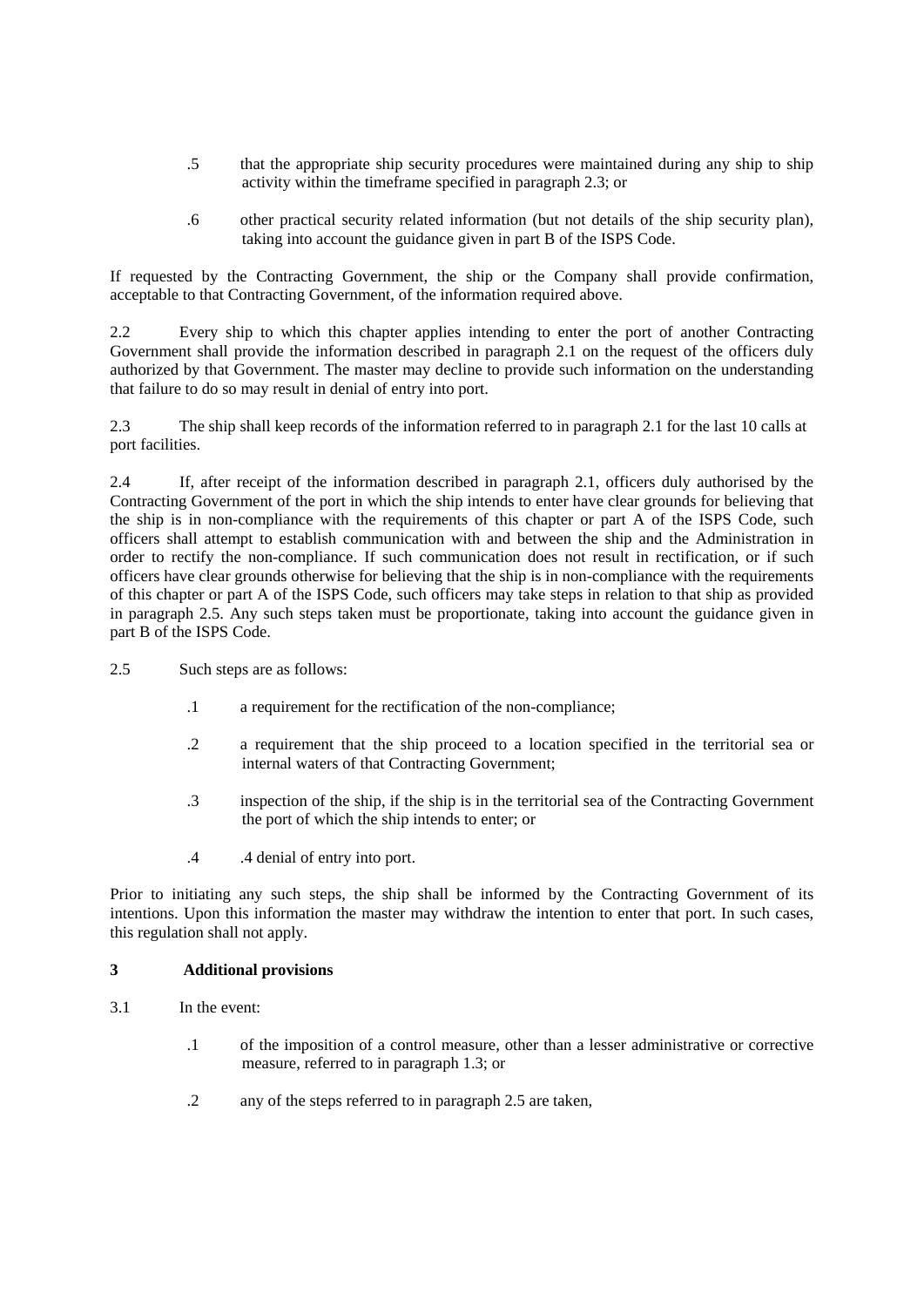an officer duly authorized by the Contracting Government shall forthwith inform in writing the Administration specifying which control measures have been imposed or steps taken and the reasons thereof. The Contracting Government imposing the control measures or steps shall also notify the recognized security organization, which issued the Certificate relating to the ship concerned and the Organization when any such control measures have been imposed or steps taken.

3.2 When entry into port is denied or the ship is expelled from port, the authorities of the port State should communicate the appropriate facts to the authorities of the State of the next appropriate ports of call, when known, and any other appropriate coastal States, taking into account guidelines to be developed by the Organization. Confidentiality and security of such notification shall be ensured.

3.3 Denial of entry into port, pursuant to paragraphs 2.4 and 2.5, or expulsion from port*,* pursuant to paragraphs 1.1 to 1.3, shall only be imposed where the officers duly authorized by the Contracting Government have clear grounds to believe that the ship poses an immediate threat to the security or safety of persons, or of ships or other property and there are no other appropriate means for removing that threat.

3.4 The control measures referred to in paragraph 1.3 and the steps referred to in paragraph 2.5 shall only be imposed*,* pursuant to this regulation, until the non-compliance giving rise to the control measures or steps has been corrected to the satisfaction of the Contracting Government, taking into account actions proposed by the ship or the Administration, if any.

3.5 When Contracting Governments exercise control under paragraph 1 or take steps under paragraph 2:

- .1 all possible efforts shall be made to avoid a ship being unduly detained or delayed. If a ship is thereby unduly detained, or delayed, it shall be entitled to compensation for any loss or damage suffered; and
- .2 necessary access to the ship shall not be prevented for emergency or humanitarian reasons and for security purposes.

# **Regulation 10 Requirements for port facilities**

1 Port facilities shall comply with the relevant requirements of this chapter and part A of the ISPS Code, taking into account the guidance given in part B of the ISPS Code.

2 Contracting Governments with a port facility or port facilities within their territory, to which this regulation applies, shall ensure that:

- .1 port facility security assessments are carried out, reviewed and approved in accordance with the provisions of part A of the ISPS Code; and
- .2 port facility security plans are developed, reviewed, approved and implemented in accordance with the provisions of part A of the ISPS Code.

3 Contracting Governments shall designate and communicate the measures required to be addressed in a port facility security plan for the various security levels, including when the submission of a Declaration of Security will be required.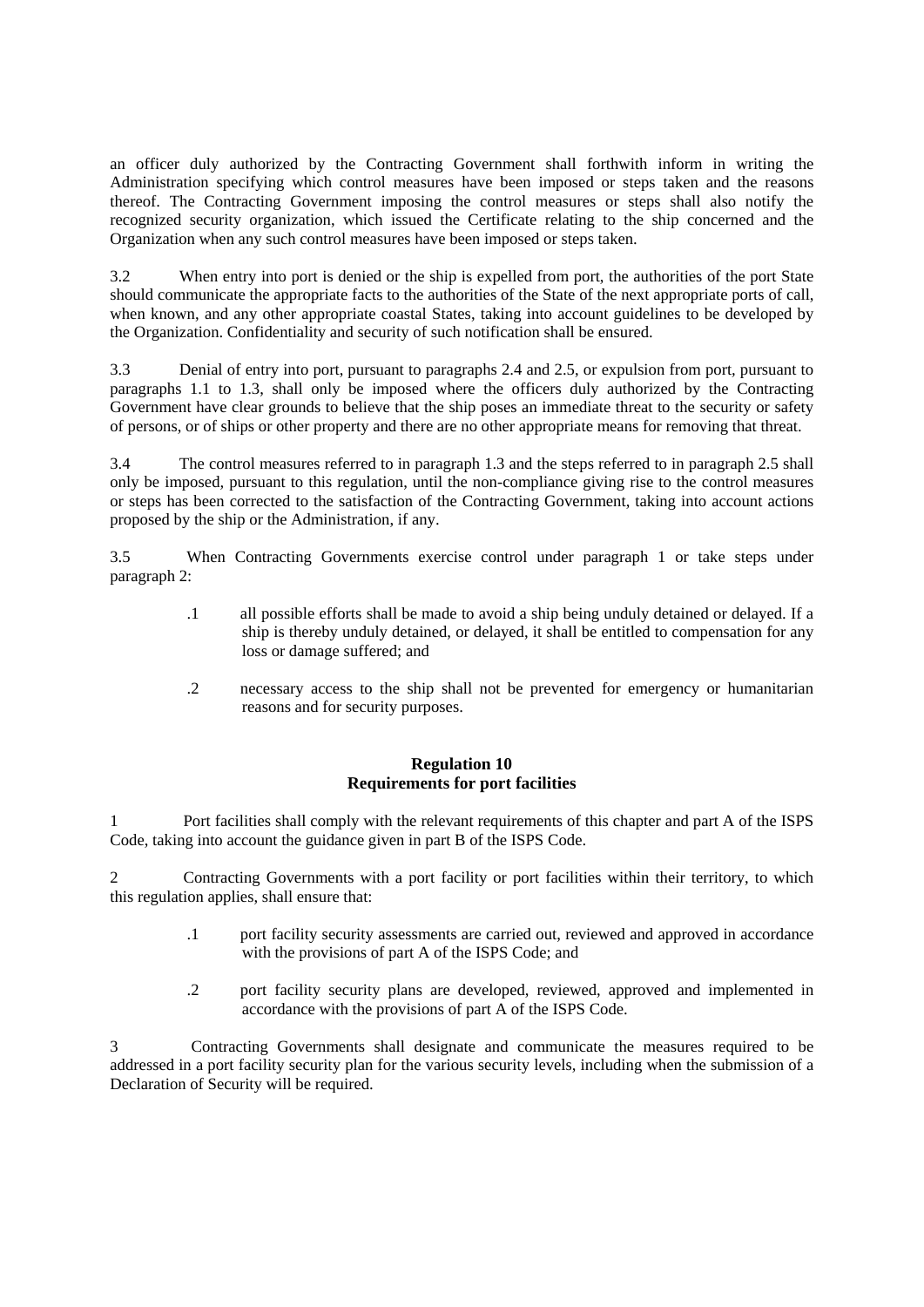# **Regulation 11 Alternative security agreements**

1 Contracting Governments may, when implementing this chapter and part A of the ISPS Code, conclude in writing bilateral or multilateral agreements with other Contracting Governments on alternative security arrangements covering short international voyages on fixed routes between port facilities located within their territories.

2 Any such agreement shall not compromise the level of security of other ships or of port facilities not covered by the agreement.

3 No ship covered by such an agreement shall conduct any ship-to-ship activities with any ship not covered by the agreement.

4 Such agreements shall be reviewed periodically, taking into account the experience gained as well as any changes in the particular circumstances or the assessed threats to the security of the ships, the port facilities or the routes covered by the agreement.

# **Regulation 12 Equivalent security arrangements**

1 An Administration may allow a particular ship or a group of ships entitled to fly its flag to implement other security measures equivalent to those prescribed in this chapter or in part A of the ISPS Code, provided such security measures are at least as effective as those prescribed in this chapter or part A of the ISPS Code. The Administration, which allows such security measures, shall communicate to the Organization particulars thereof.

2 When implementing this chapter and part A of the ISPS Code, a Contracting Government may allow a particular port facility or a group of port facilities located within its territory, other than those covered by an agreement concluded under regulation 11, to implement security measures equivalent to those prescribed in this chapter or in Part A of the ISPS Code, provided such security measures are at least as effective as those prescribed in this chapter or part A of the ISPS Code. The Contracting Government, which allows such security measures, shall communicate to the Organization particulars thereof.

### **Regulation 13 Communication of information**

1 Contracting Governments shall, not later than 1 July 2004, communicate to the Organization and shall make available for the information of Companies and ships:

- .1 the names and contact details of their national authority or authorities responsible for ship and port facility security;
- .2 the locations within their territory covered by the approved port facility security plans.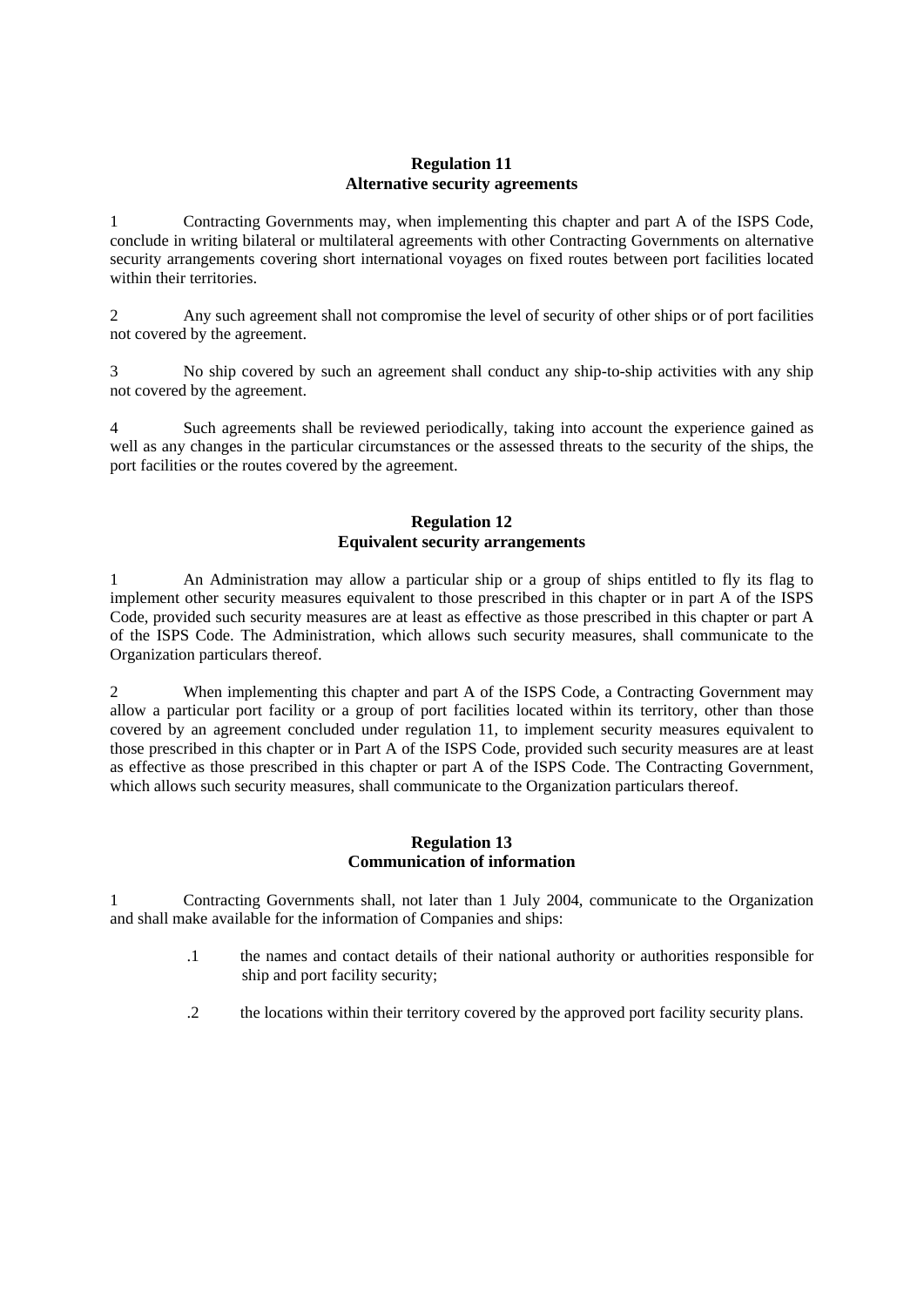- .3 the names and contact details of those who have been designated to be available at all times to receive and act upon the ship-to-shore security alerts, referred to in regulation 6.2.1;
- .4 the names and contact details of those who have been designated to be available at all times to receive and act upon any communications from Contracting Governments exercising control and compliance measures, referred to in regulation 9.3.1; and
- .5 the names and contact details of those who have been designated to be available at all times to provide advice or assistance to ships and to whom ships can report any security concerns, referred to in regulation 7.2;

and thereafter update such information as and when changes relating thereto occur. The Organization shall circulate such particulars to other Contracting Governments for the information of their officers.

2 Contracting Governments shall, not later than 1 July 2004, communicate to the Organization the names and contact details of any recognized security organizations authorized to act on their behalf together with details of the specific responsibility and conditions of authority delegated to such organizations. Such information shall be updated as and when changes relating thereto occur. The Organization shall circulate such particulars to other Contracting Governments for the information of their officers.

3 Contracting Governments shall, not later than 1 July 2004 communicate to the Organization a list showing the approved port facility security plans for the port facilities located within their territory together with the location or locations covered by each approved port facility security plan and the corresponding date of approval and thereafter shall further communicate when any of the following changes take place:

- .1 changes in the location or locations covered by an approved port facility security plan are to be introduced or have been introduced. In such cases the information to be communicated shall indicate the changes in the location or locations covered by the plan and the date as of which such changes are to be introduced or were implemented;
- .2 an approved port facility security plan, previously included in the list submitted to the Organization, is to be withdrawn or has been withdrawn. In such cases, the information to be communicated shall indicate the date on which the withdrawal will take effect or was implemented. In these cases, the communication shall be made to the Organization as soon as is practically possible; and
- .3 additions are to be made to the list of approved port facility security plans.

In such cases, the information to be communicated shall indicate the location or locations covered by the plan and the date of approval.

4 Contracting Governments shall, at five year intervals after 1 July 2004, communicate to the Organization a revised and updated list showing all the approved port facility security plans for the port facilities located within their territory together with the location or locations covered by each approved port facility security plan and the corresponding date of approval (and the date of approval of an amendments thereto) which will supersede and replace all information communicated to the Organization, pursuant to paragraph 3, during the preceding five years.